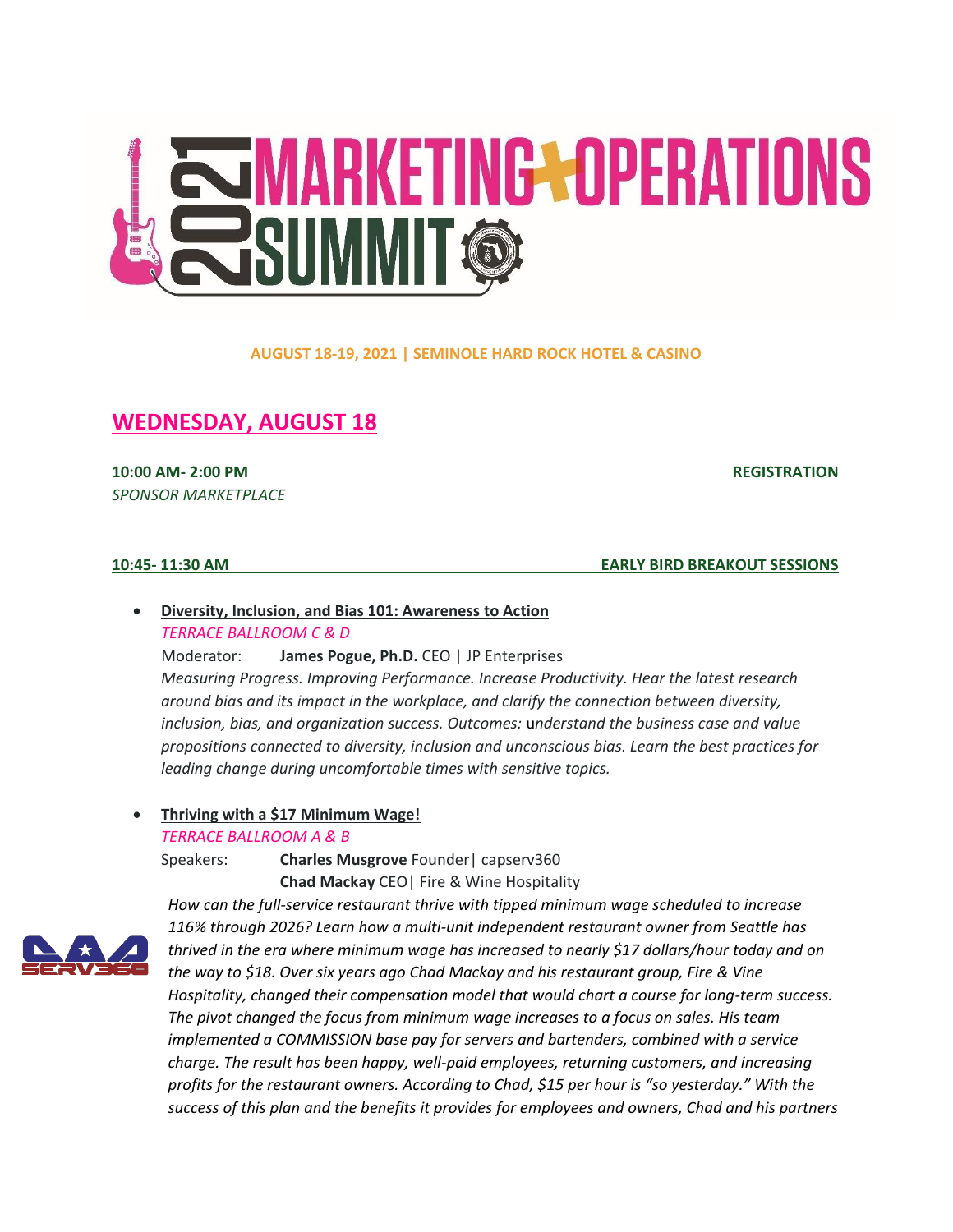*asked themselves, '"Why didn't we do this sooner?" Check out this session for great tips about the commission plan and why this should be an option you consider now.*

**12:00- 1:45PM WELCOME LUNCH KEYNOTE**

*SEMINOLE BALLROOM*

• **Welcome** Special Guests: **Marcellus W. Osceola Jr.** | Chairman Seminole Tribe of Florida **Ron DeSantis** | Governor of Florida

### • **State of the Industry Address Pt.1**

Speaker: **Fred LeFranc** Chaos Strategist l Results Thru Strategy

### • **The Age of Disruption: Everything has Changed and Nothing is Different**

Speaker: **Scott Stratten** President l UnMarketing



*In what feels like an upside down world, knowing what to do and where to go for your marketing needs has both changed drastically and stayed the same. In this encore engagement, Scott will share what he has learned since the last time he joined us and what we can do to not only get through this recovery period but for years beyond.*

# **1:45- 2:00 PM GET CONNECTED! NETWORKING BREAK**

*SPONSOR MARKETPLACE*

### **2:00- 2:45 PM BREAKOUT SESSION 1**

# • **3 Ways to Stay Focused During Times of Crisis**

### *TERRACE BALLROOM C & D*



Speaker: **Melissa Hughes** Founder l The Andrick Group *Current events, financial worries, a global pandemic—it all weighs on us. Negative thinking combined with the stress of uncertainty taxes our cognitive abilities to the point of exhaustion. During these unprecedented times, our brains are working overtime despite the fact that many paychecks don't reflect it. Now more than ever, it's important to remember that the human brain responds to uncertainty in very predictable ways. The good news is we can choose how we respond in ways that build resilience and keep us focused.*

### • **Hotel Operational Optimization**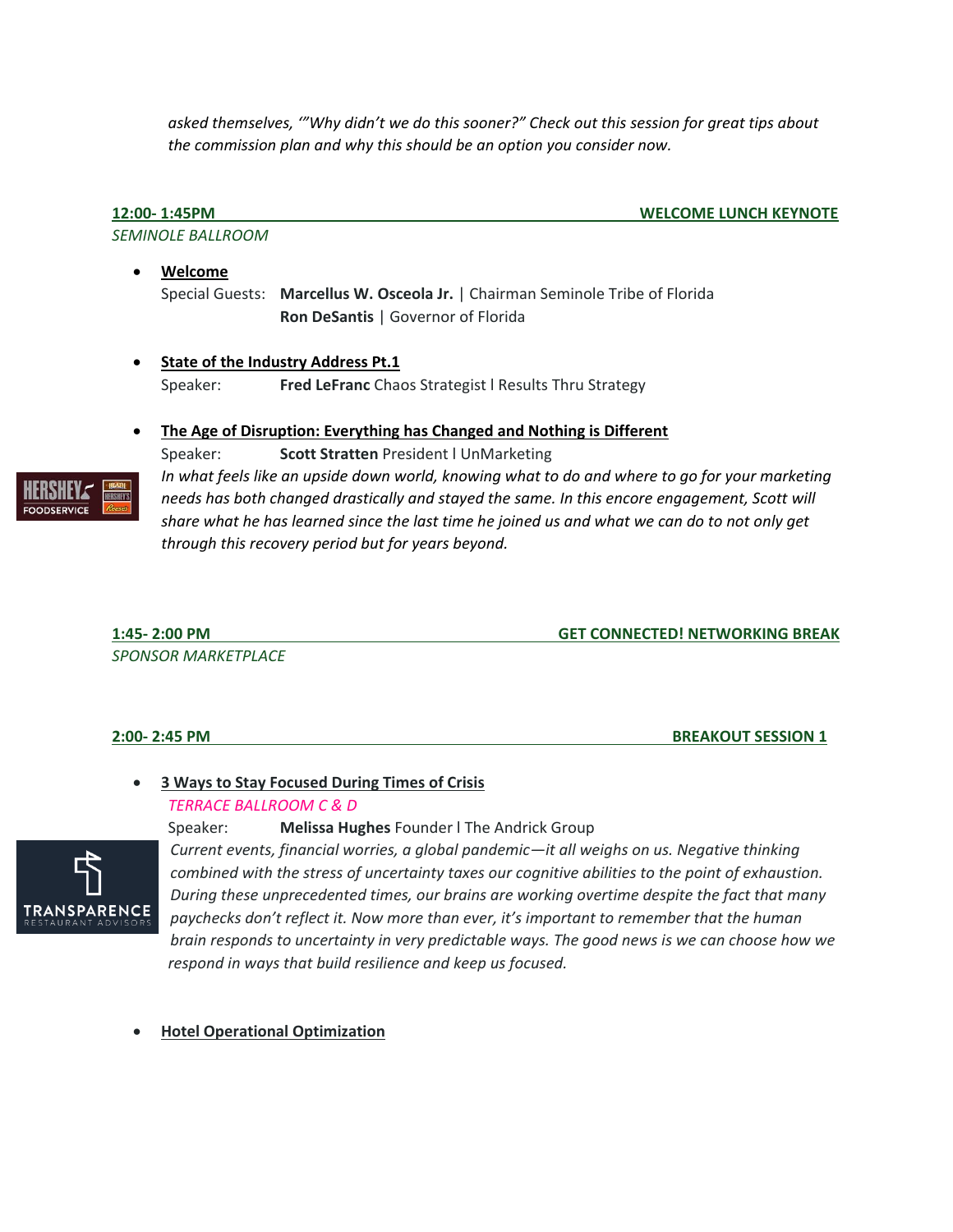### *SALON WEST*

Moderator: **Roger Amidon** General Manager | Marriott Singer Island Resort Panelists: **Jeff Bailey** COO| HDG Hotels **Elias Assaly** Area VP | Naples Grande **Tricia Taylor** EVP/GM| The Breakers

HOTEL & RESTAURANT **OPERATION SYSTEM** 

CUNRULL

**WORLD'S SMART (IOT)** 

.<br>1961 Toscana Drive, 33314 Davie/Ft Lauderdak<br>+1 954 254 7020 | office@sunbull.cc

*This is the jackpot of operational expertise! Making sure our hotels are performing flawlessly is always the goal, but it is even more of a focus given the variables in today's operating climate. Engage with a panel that represents a variety of brands and independent properties, owners, operators, and markets; you're sure to walk away with nuggets of knowledge!*

# • **Building Legal Compliance Into Your Management Training Program** *SALON EAST*

Speaker: **Kevin Johnson** Shareholder | Johnson Jackson PLLC

*The concept is simple: poor managers increase your exposure to legal risks, while well-trained managers help reduce that exposure. We know that training is key, but its effectiveness depends*  JOHNSON JACKSON ... *on your training budget, the amount of turnover you face, and the skill of your trainers. How can you adjust your training program to get the most bang for the buck when it comes to teaching legal compliance? Experienced employment lawyer Kevin Johnson will provide common-sense, ready-to-implement suggestions on how to revitalize your training program.*

• **You survived, now what? How to craft your story to thrive!!!**

### *TERRACE BALLROOM A & B*

Speaker: **Jeff Gigante** Restauranteur, Entrepreneur, Founder | Next Level Brands Hospitality

*In times of crisis or rebuilding, the creative mind wins. How are you going to craft your story to differentiate your brand from everyone else and truly become the leader in your sector for your market? Forget demographics, learn how to crush in the psychographics.*

*SPONSOR MARKETPLACE*

**2:45- 3:15 PM GET CONNECTED! NETWORKING BREAK**

**3:15- 4:00 PM BREAKOUT SESSION 2**

# • **Fried Chicken Takes No Sides**

*TERRACE BALLROOM C & D*



Speaker: **Chef Art Smith** | Chef, Author, Television Personality *How the hospitality industry can better create an inclusive atmosphere for both employees and customers. Food is universally accepted and loved. It can be and should be used to bridge the gaps and divisions between people. Chef Art will share many inspiring stories of how he has done*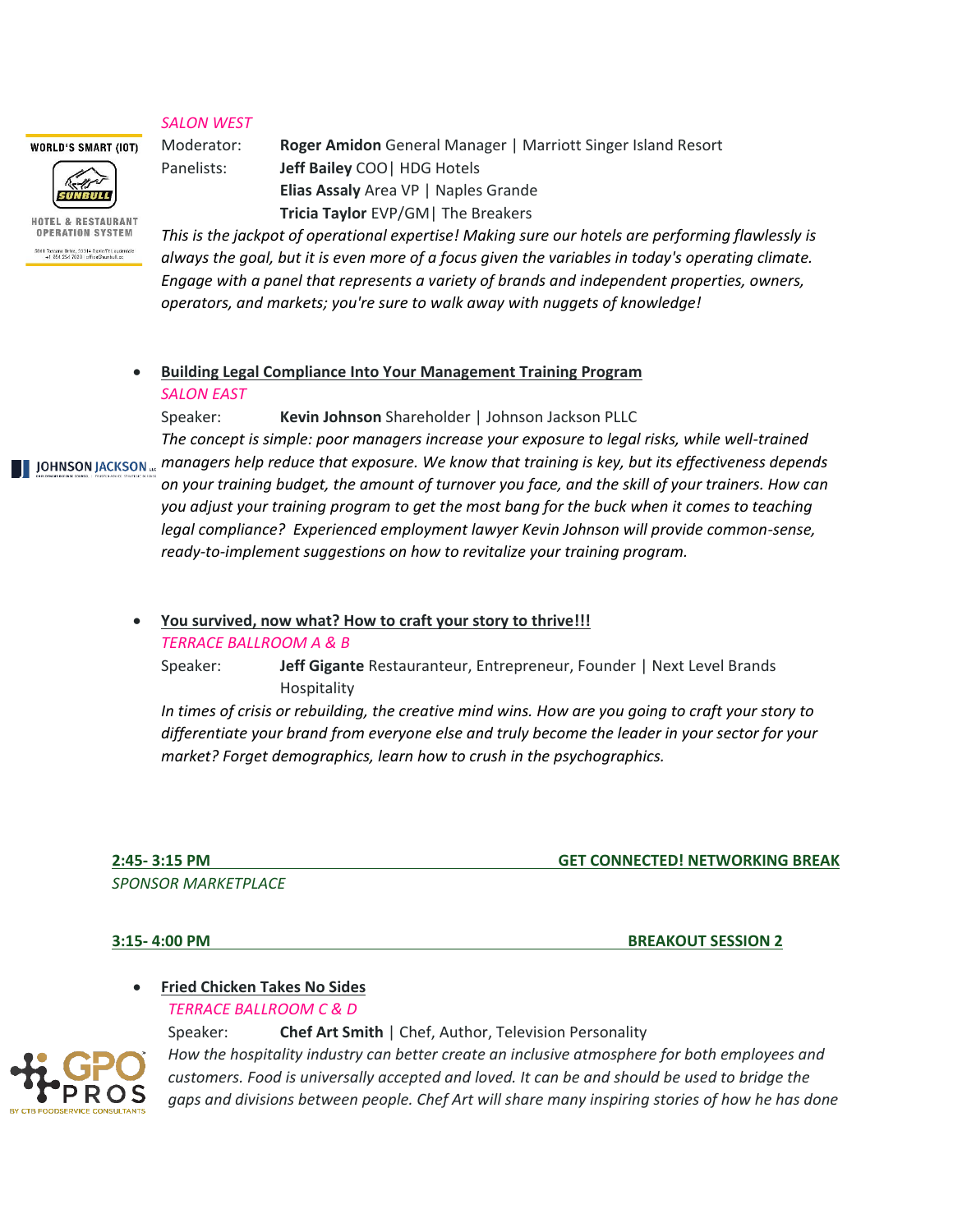*this around the world, and he gives insight and advice on how other operators can explore marketing efforts, utilizing international food recipes, historical examples, and much more.* 

• **Hotel road map for the journey ahead.** 

### *SALON WEST*



Moderator: **Sheldon Suga** VP/Managing Director| Hawks Cay Resort Panelists: **Keith Space** President | Fort Hospitality **Steve Keup** SVP Operations | Hersha Hospitality **Chris Rollins** COO| South Beach Group Hotels Inc **Nitin Motwani** Co-CEO & Co-President | Merrimac Ventures

HOTEL & RESTAURANT **OPERATION SYSTEM** Toscana Drive, 33314 Davie/Ft Laudero<br>+1 954 254 7020 | office@sunbull.co

*"Road map" is the key to this session. There are options of routes to choose and there are sure to be twists and turns as our industry continues on its road to recovery! Get practical insight from a group with diverse vantage points on ways to navigate operations, revenue management, labor, and more as we get back to (better than) normal.* 

• **Branding: Being Purposeful with Marketing and Operations**

*SALON EAST* 

Speakers: **Frank Rappa** CMO | PDQ

**Jess Vahsholtz** Group Account Director & Lead Strategist | PPK



*Hear the real-world story about PDQ's business turnaround through syncing the brand from the inside and out: streamlining the operation for success; committing to consumer insight and breakthrough advertising strategy; and leveraging operations, marketing, and digital media to build the brand and push the business forward. Hear the story of PDQ and PPK, and see fun and creative ad metrics.*

*SPONSOR MARKETPLACE*

**4:00- 4:15 PM GET CONNECTED! NETWORKING BREAK**

**4:15- 5:00 PM BREAKOUT SESSION 3**

# • **Growing your Restaurant Business Post Pandemic. Franchise-VS-Corporate Growth**  *SALON EAST*

Speakers: **Paul Samson** Founder & Senior Business Developer| The Franchise Edge **Michael Stadnick** Chief Operating Officer | The Franchise Edge

**FRANCHISEEDGE** 

*Learn why the restaurant real estate market will never be better, the need for government to spur growth through SBA loans, and why there will never be a better time to acquire second generation assets! Are opening open additional corporate stores a good idea? Or should you be selling franchisees?*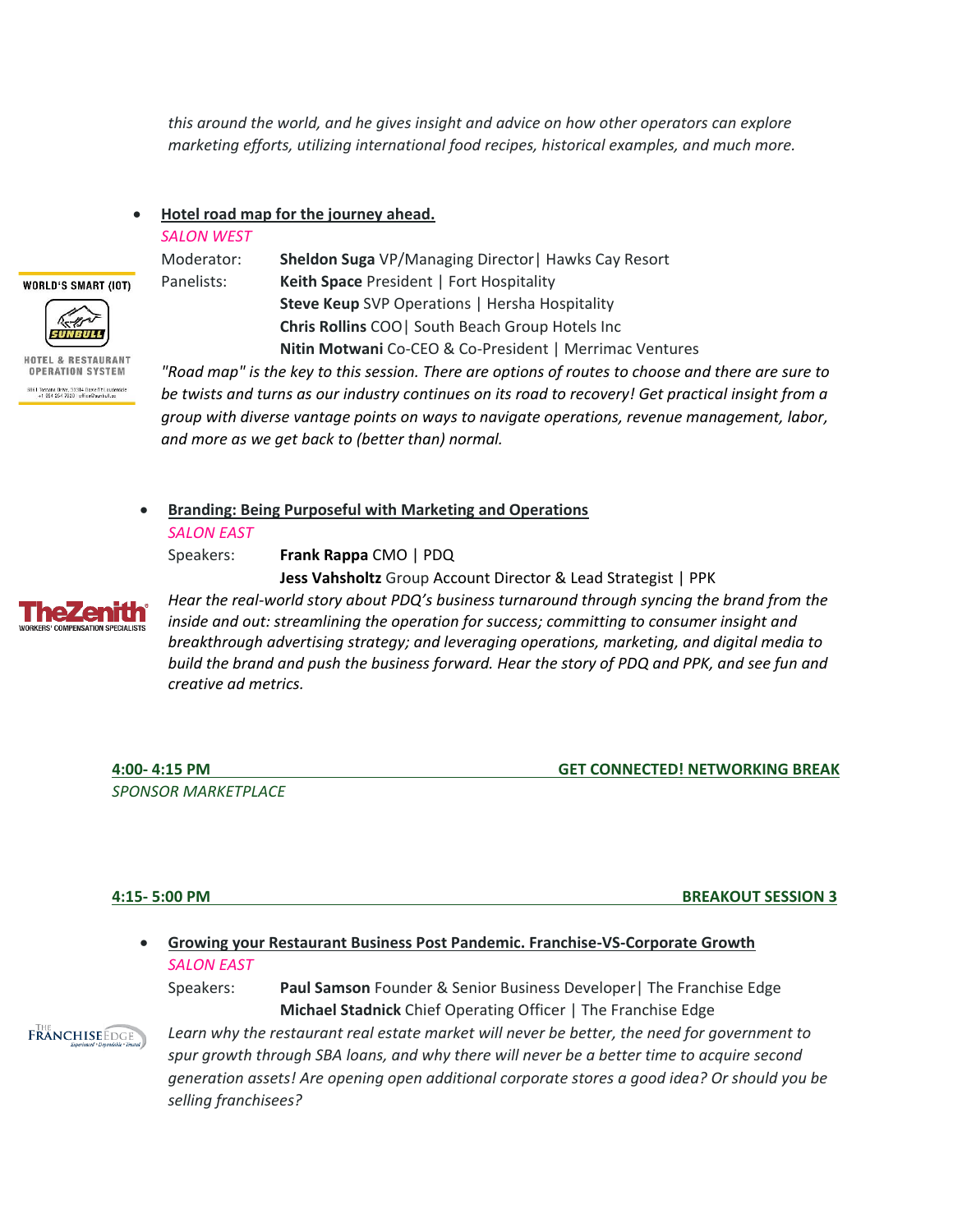### • **Master Class – What it Takes to Make it to the Top 100**

*TERRACE BALLROOM A & B*

Moderator: **Carlos Gazitua** President/CEO | Sergio's Restaurants Panelists: **John Tallichet** President/CEO | Specialty Restaurants Corporation **Jose Cil** President/CEO | RBI Burger King



*Learn from the top 100 rated restaurant leaders who have taken family startups to sustainable national and global brands. Be the first to hear about the newest innovations and initiatives, trends, and practical solutions for growing your restaurant to the top. Prepare for an astronomical surprise!*

# • **Looking to Launch a Virtual Brand? Expand into the Dark/Ghost Kitchen Arena** *TERRACE BALLROOM C & D*

Speaker: **Danielle Guzzetta** Growth Hacker | Consultant *Learn about cutting edge ways to get your product to more guests, this is the breakout session you do not want to miss. 30+ years of marketing and revenue-generation experience; with the last 10 dedicated to restaurants. Over the past decade, Danielle served as CMO for Anthony's Coal Fired Pizza, SVP of Growth Hacking for Smokey Bones (where she developed and executed two virtual brands; resulting in 122 new Virtual Restaurants) and most recently with REEF; where she was able to level the playing field for small brands and allow mass distribution of large brands across the US, Canada and the UK without any capital, operational, or labor costs.*

# • **Learn How DoorDash Stays Merchant First to Optimize Your Business**

### *SALON WEST*

Moderator: **Derek Kopkin** Senior Strategic Sales Manager | DoorDash Speakers: **Josh Hogan** VP of Operations| Flippers Pizzeria **Francis Castro** Sales & Marketing Director | Flippers Pizzeria

*Join DoorDash Senior Strategic Sales Manager Derek Kopkin and restaurant leaders for a conversation about how DoorDash serves as a key strategic partner to help grow sales and customer reach, all while keeping the restaurant front and center in the relationship.*

*SPONSOR MARKETPLACE*

**5:00- 6:30 PM HOSPITALITY HAPPY HOUR**

**7:00 PM DINNER** 

*If you would like to dine on property, please call-in advance to Customer Care at 954-316-2900 to make reservations at Cipresso Italian, Council Oak Steaks and Seafood, and Kuro Japanese. Please tell the agent that you are with FRLA.*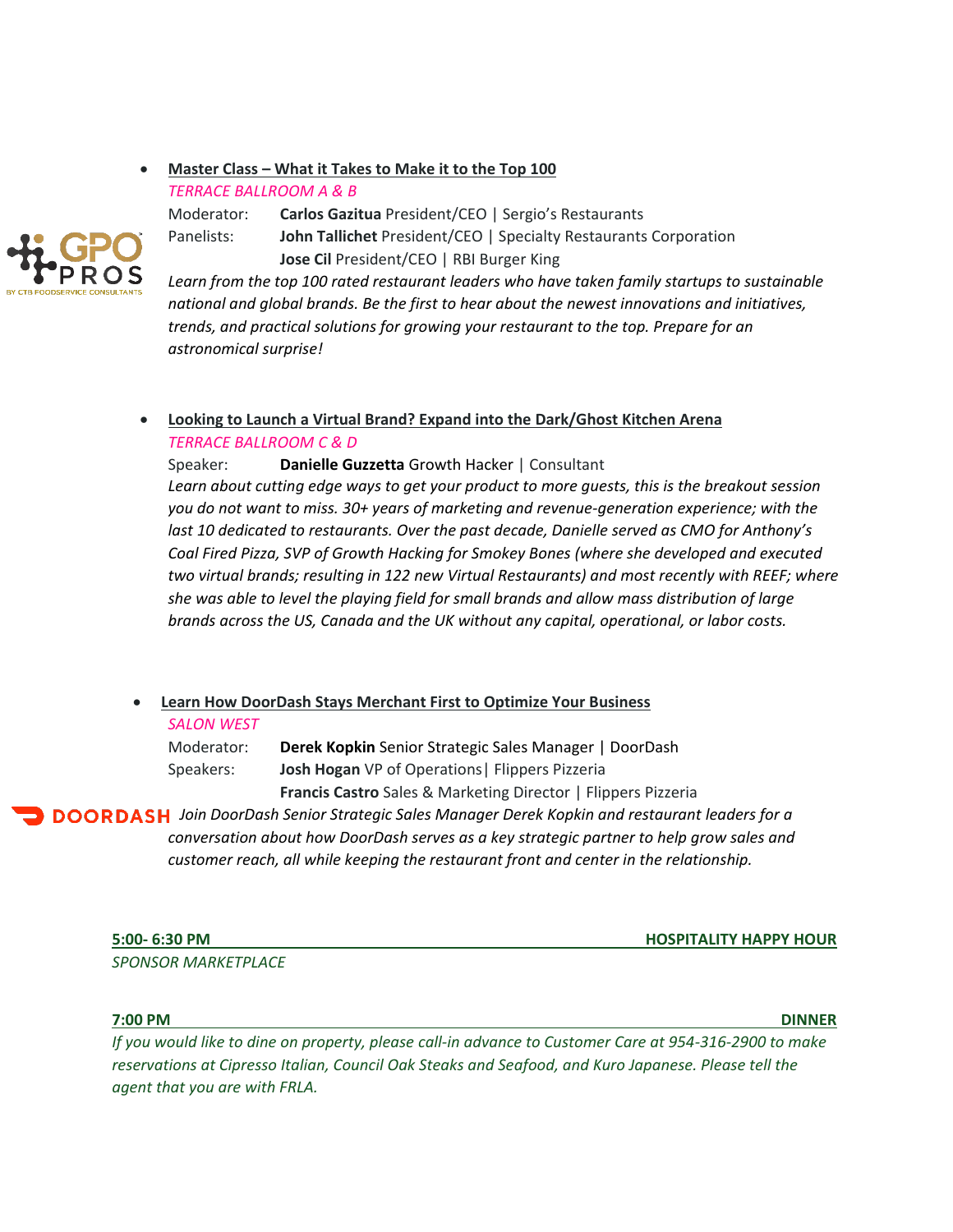# **THURSDAY, AUGUST 19**

# **7:30- 8:45 AM BREAKFAST**

*SPONSOR MARKETPLACE*

### **8:00 AM- 10:00 AM REGISTRATION**

*SPONSOR MARKETPLACE*

| 8:45-10:00 AM            | <b>MORNING KEYNOTE</b> |
|--------------------------|------------------------|
| <i>SEMINOLE BALLROOM</i> |                        |

• **Welcome** Speaker: **Fred LeFranc** Chaos Strategist l Results Thru Strategy

## • **Igniting Top Performers**



Speaker: **TJ Schier** President & Founder| SMART Restaurant Group and Incentivize Look *Toughest hiring environment ever? Probably…but why do some businesses seem to have outstanding employees while others struggle? This session will focus on what you can do to attract, train, and retain a team of highly qualified team members. Key insights will include how to create a "magnetic" recruiting strategy to attract the right applicants, where to find them and how to maximize the effectiveness of training, incentives, and communication to build a highperforming team that ignites your business.*

**10:00- 10:15 AM GET CONNECTED! NETWORKING BREAK** *SPONSOR MARKETPLACE*

**10:15- 11:00 AM BREAKOUT SESSION 4**

• **Neuroscience Secrets that Influence the Consumer Experience** *TERRACE BALLROOM C & D*

Speaker: **Melissa Hughes** Founder l The Andrick Group *Customer experience is no longer the "4Ps" paradigm – price, product, promotion, and place. The new paradigm is seeing the experience, feeling wowed by the experience, having that feeling embedded in memory, and creating the emotional connection that makes the customer want to return and stay with that company in the long term – in effect, creating loyalty. Evidence from brain scans shows that emotions directly influence consumers' decisions.*

• **You Can Now Hire NCAA Athletes for Promotions… But There's a Catch**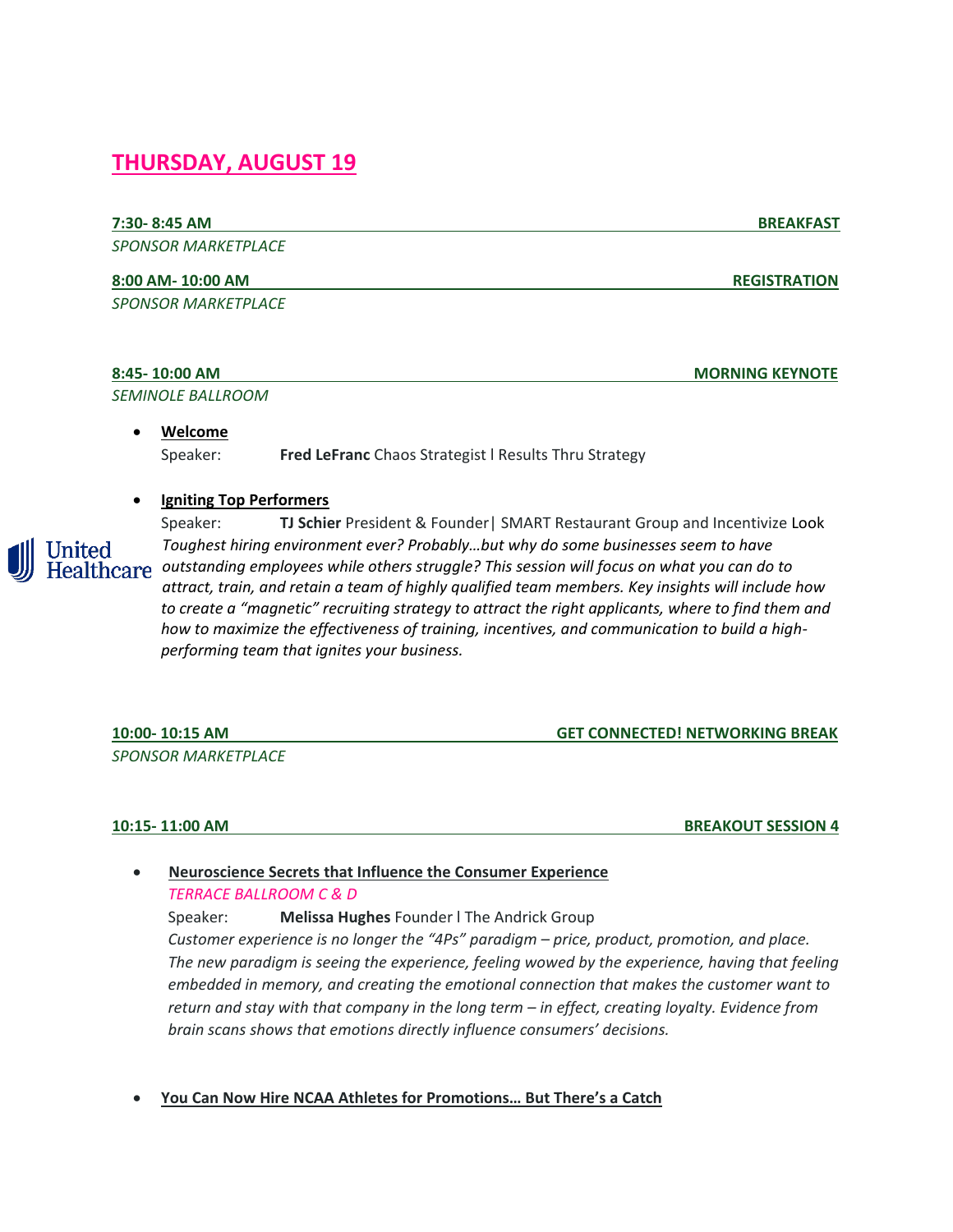### *TERRACE BALLROOM A & B*

Speakers: **Corey Staniscia** Director of External Affairs| Dreamfield **Neal Carter** Director of Business Development| Dreamfield

*Everyone in the entertainment and hospitality industries are talking about name, image, and likeness campaigns with NCAA athletes. Thanks to recent legal changes, businesses can now hire NCAA stars for high-impact events, promotions, and marketing campaigns. That sounds great, but there is a catch. Before you can run a campaign with NCAA athletes, you have to know how to book them, how to price them, and what to do with the attention they bring. This session will give you practical tips on booking athletes and detail the proven tactics being used to turn NIL engagements into high-ROI campaigns. If you need to drive business for a bar, restaurant, or hotel, you'll want to hear insights on how to execute revenue-generating, attention-grabbing NIL campaigns.*

# • **Legal Compliance Strategy for Tipped Employees: 80/20 Rule, Tip Shares, Tip Pools, and Minimum Wage**

### *SALON EAST*

| Moderator: | Amanda Simpson Attorney at Law   Jackson Lewis |
|------------|------------------------------------------------|
| Panelists: | Tyler White Attorney at Law   Jackson Lewis    |
|            | Nick Sarra COO   Saltwater Restaurants, Inc.   |
|            | Jorge Rivero President   HR On Demand          |

*Tipped employees can represent a legal minefield of liability for employers. The Department of Labor is in the process of reviving the "80/20 rule" that limits the amount of time (i.e. no more than 20%) tipped employees can spend performing side work or non-tip generating duties, while*  jackson lewis. *still allowing their employer to claim a tip credit. Tip pools and tip shares are also a hotbed for potential collective action litigation against employers. Are the tipped employee payment practices of your company in legal compliance? Are you properly calculating overtime for tipped employees and ensuring that all tipped employees are receiving at least minimum wage? Are the practices you thought you put in place actually being followed? During this breakout session, learn best practices from subject matter experts for navigating the ever-changing and often confusing landscape of wage and hour laws regarding tipped employees.* 

### • **The Holy Grails of Digital Growth**

### *SALON WEST*

*.* 

**AS** Edison Trends

Moderator: **Skip Kimpel** Technical Innovator & Public Speaker Panelists: **Robert Kuyper** | Key Strategist and Sales Specialist, Edison Technology **Trish Giordano** | Chief Sales & Marketing Officer, Earl Enterprises **Patricia Lopez-Calleja** | Chief Experience Officer, Fiesta Restaurant Group

*In the wake of unprecedented consumer demand for mobile, curbside pickup, delivery, and other takeout options, are your restaurant's digital partnerships and playbook the best they can be this year? This panel will explore nine high-impact operations strategies to drive digital growth for restaurants.*

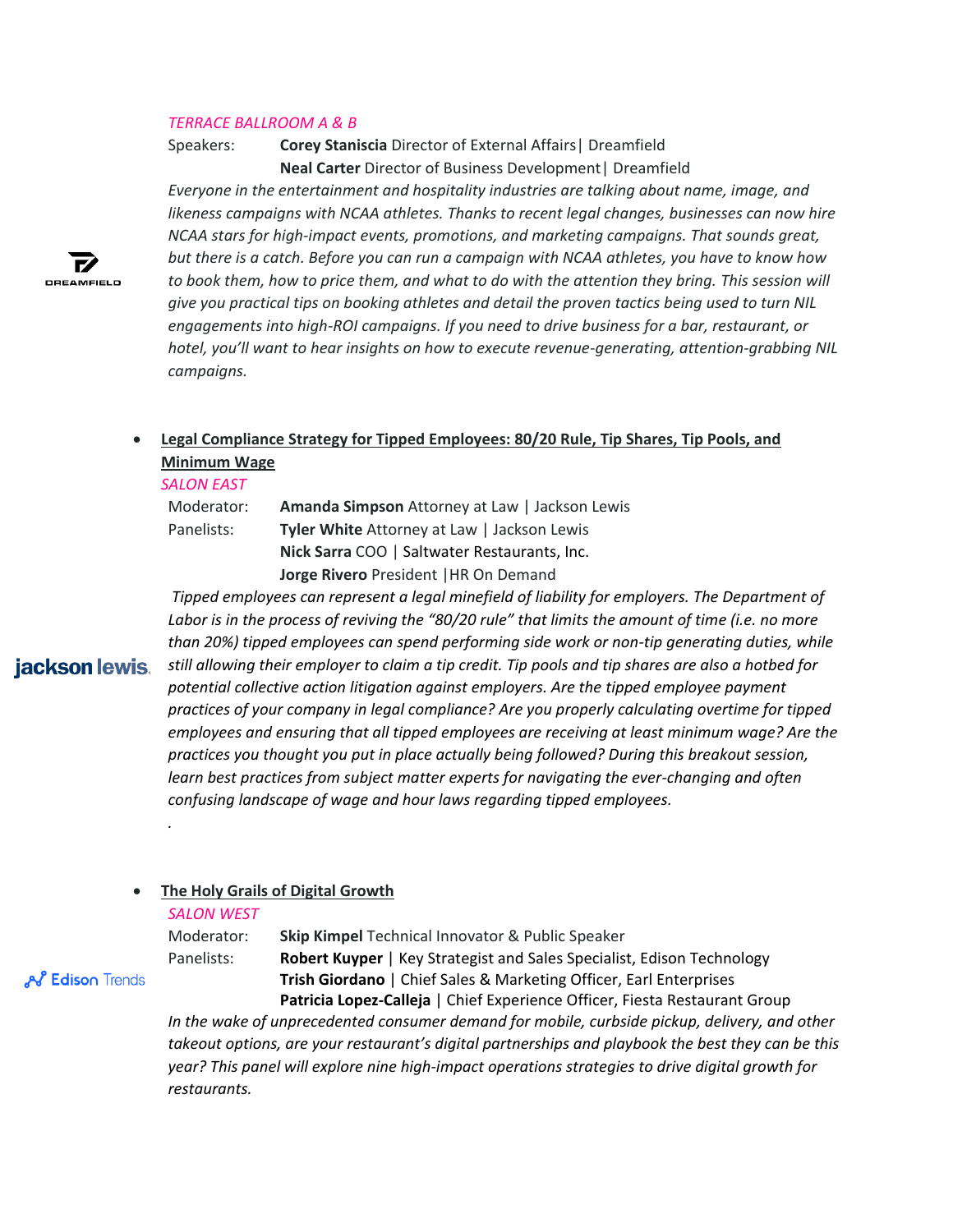## *SPONSOR MARKETPLACE*

### **11:15- 12:00 PM BREAKOUT SESSION 5**

# • **The Seasonal Staffing Challenge: The issues, solutions, and best practices to meet your organization's needs for all seasons**

### *SALON EAST*

Moderators: **Keith Pabian** Founder | Pabian Law and Co-Founder | Seasonal Connect **Carly Eglin** Director of Operations | Pabian Law and Co-Founder | Seasonal Connect

**Sheldon Suga** VP and Managing Director | Hawks Cay Resort

**Brenden Curcio** CEO | Shortstaf

**Justin Garner** Director of Hospitality Operations| World Equestrian Center

Panelists: **Dan Tinghitella** VP of Operations | Jim Shirley Enterprises



*Staffing is one of the biggest, if not the biggest, issues for hotels and restaurants across the country. This panel discussion will feature representatives from hotels and restaurants from across Florida to lay out and discuss solutions to this massive problem. The panel will delve into the staffing struggles that hospitality organizations are experiencing during all seasons, discuss strategies for addressing these challenges, and share best practices that your organization can employ. These topics and more will be discussed with an eye toward understanding key trends and leveraging them to develop solutions to your organization's biggest staffing and operational struggles. With areas across the country facing staffing challenges, this session is not to be missed.*

• **Why Pending Data Privacy Legislation Could Crush Your Business: Everything You Need to Know** *SALON WEST*

Speaker: **Alfred J. Saikali** Chair, Privacy & Data Security Practice | Shook, Hardy & Bacon L.L.P.

*Ransomware attacks, privacy laws that allow for class action lawsuits seeking millions of dollars, and compliance obligations that can lead to regulatory enforcement actions. These are some of the hurdle's businesses face on the privacy and cybersecurity legal landscape. This session will teach you about these risks and ways your organization can assess and minimize them.*

• **Off-Premises Domination**  *TERRACE BALLROOM C & D*